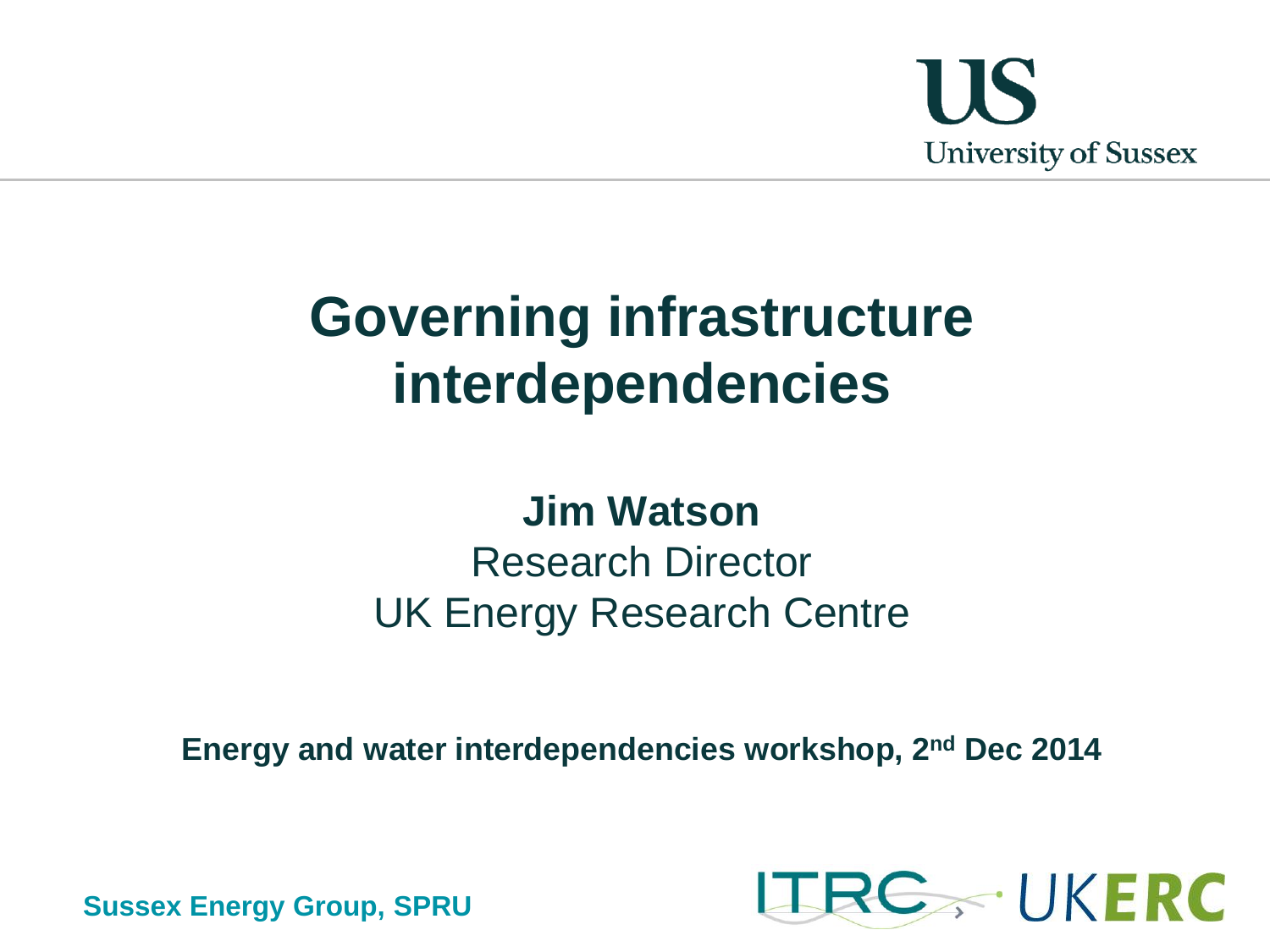## **Why is governance important?** Not just government …



**'This plan sets out how the UK will achieve decarbonisation within the framework of our energy policy: to make the transition to a low carbon economy while maintaining energy security, and minimising costs to consumers, particularly those in poorer households.'** 

**The Carbon Plan, 2011**



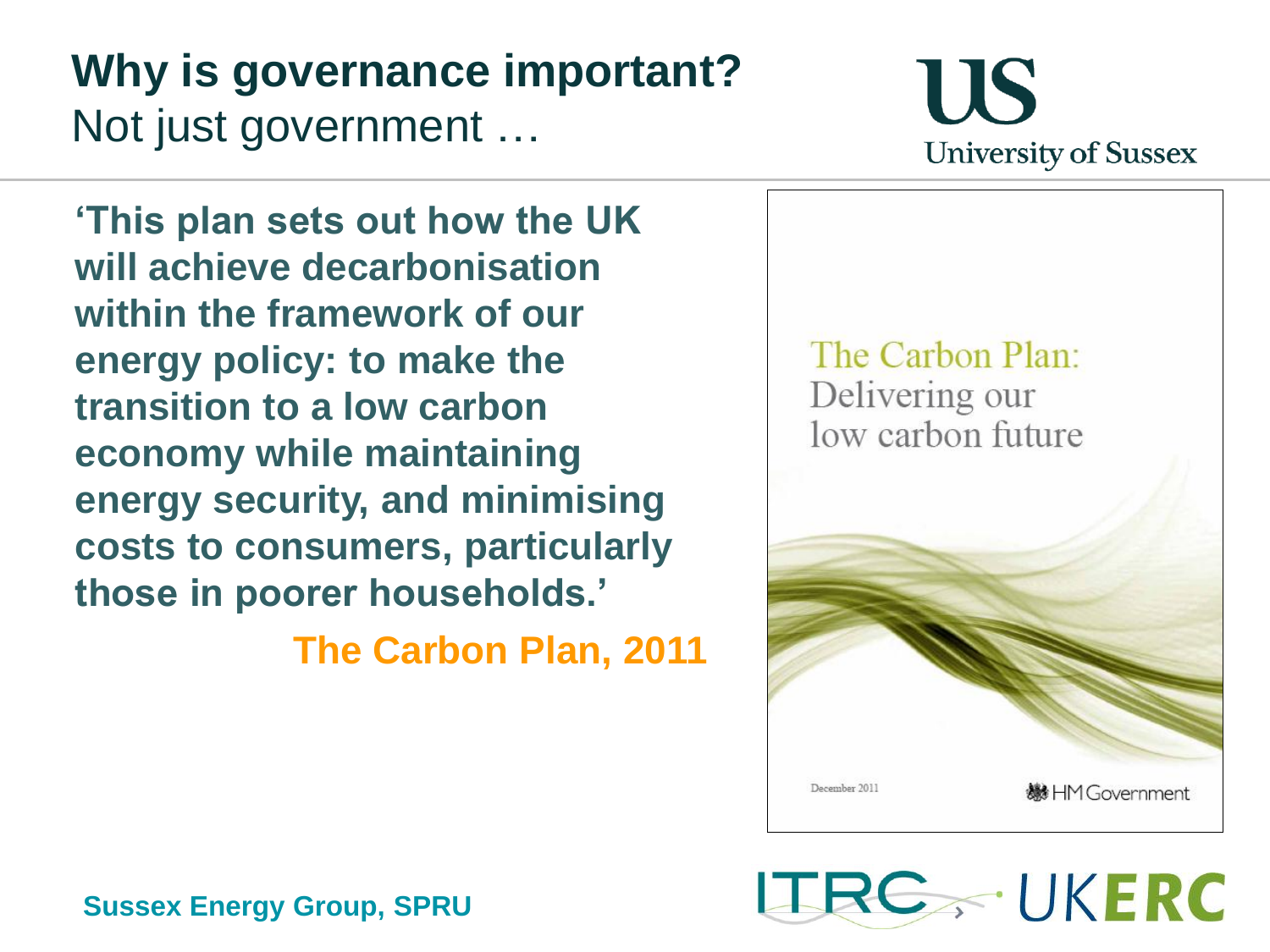**Why is governance important?** ... but also multiple actors & views



**TRE UKERC** 

**Shift to governance partly due to 'hollowing out' of the State: liberalisation and globalisation**

- Power has transferred 'upwards' (e.g. to the EU, multilateral agreements)
- It has also transferred 'outwards' (e.g. to regulatory agencies; public-private partnerships)
- In some cases, there has also been decentralisation and devolution (e.g. to Scottish government)

**Governance means decision-making by multiple actors, including government(s), private sector and civil society**

**But there is no 'one size fits all' model**

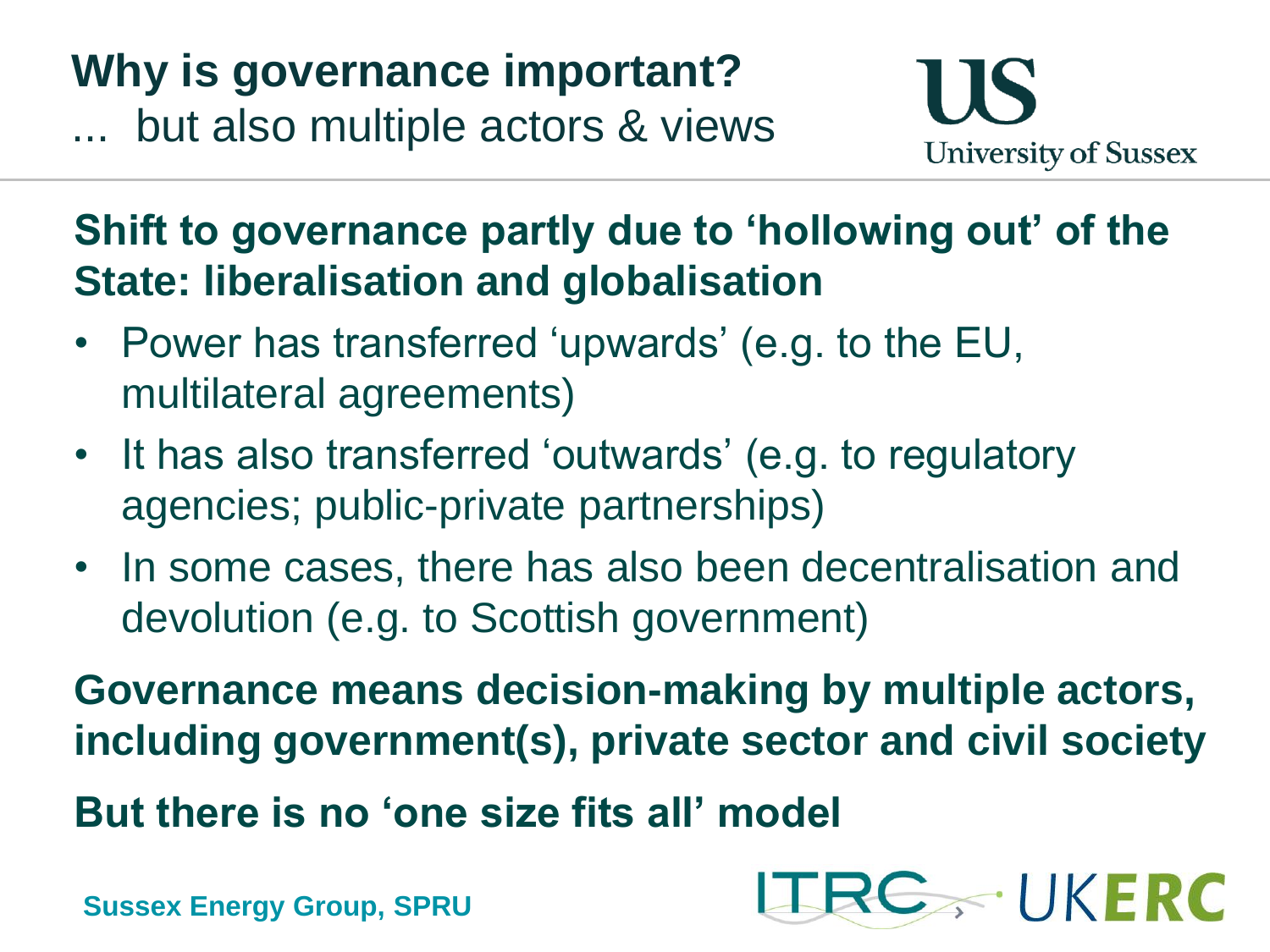## **Why is governance important?** but also multiple actors & views

# **IIS University of Sussex**

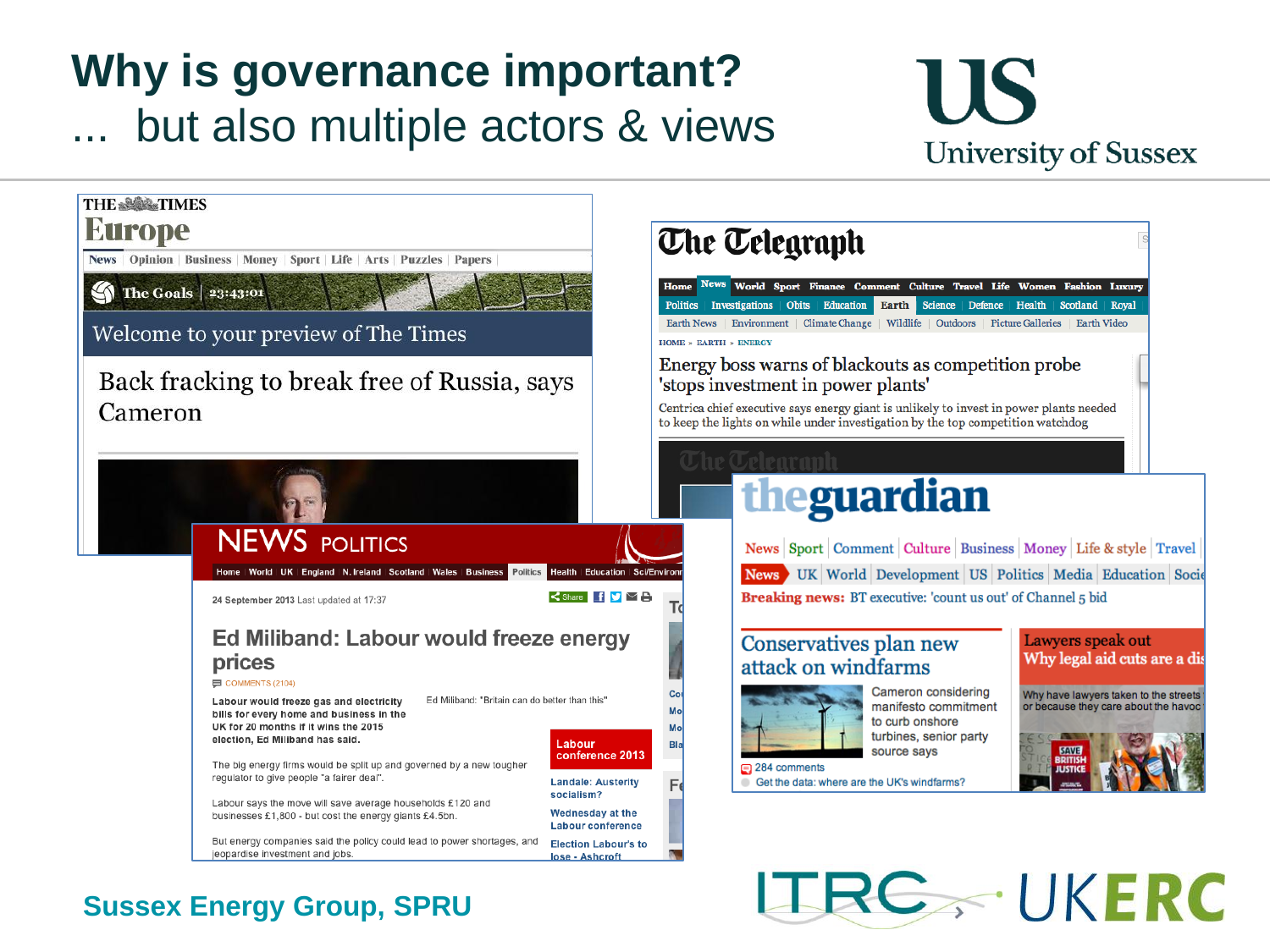## **Governing interdependencies**



#### **Three main rationales:**

- Interdependencies can amplify risks to infrastructures and the provision of services
- Economic efficiency: co-ordinating infrastructure investment can reduce immediate costs
- Co-ordination and innovation: to meet broader sustainability goals (e.g. carbon emissions reduction)

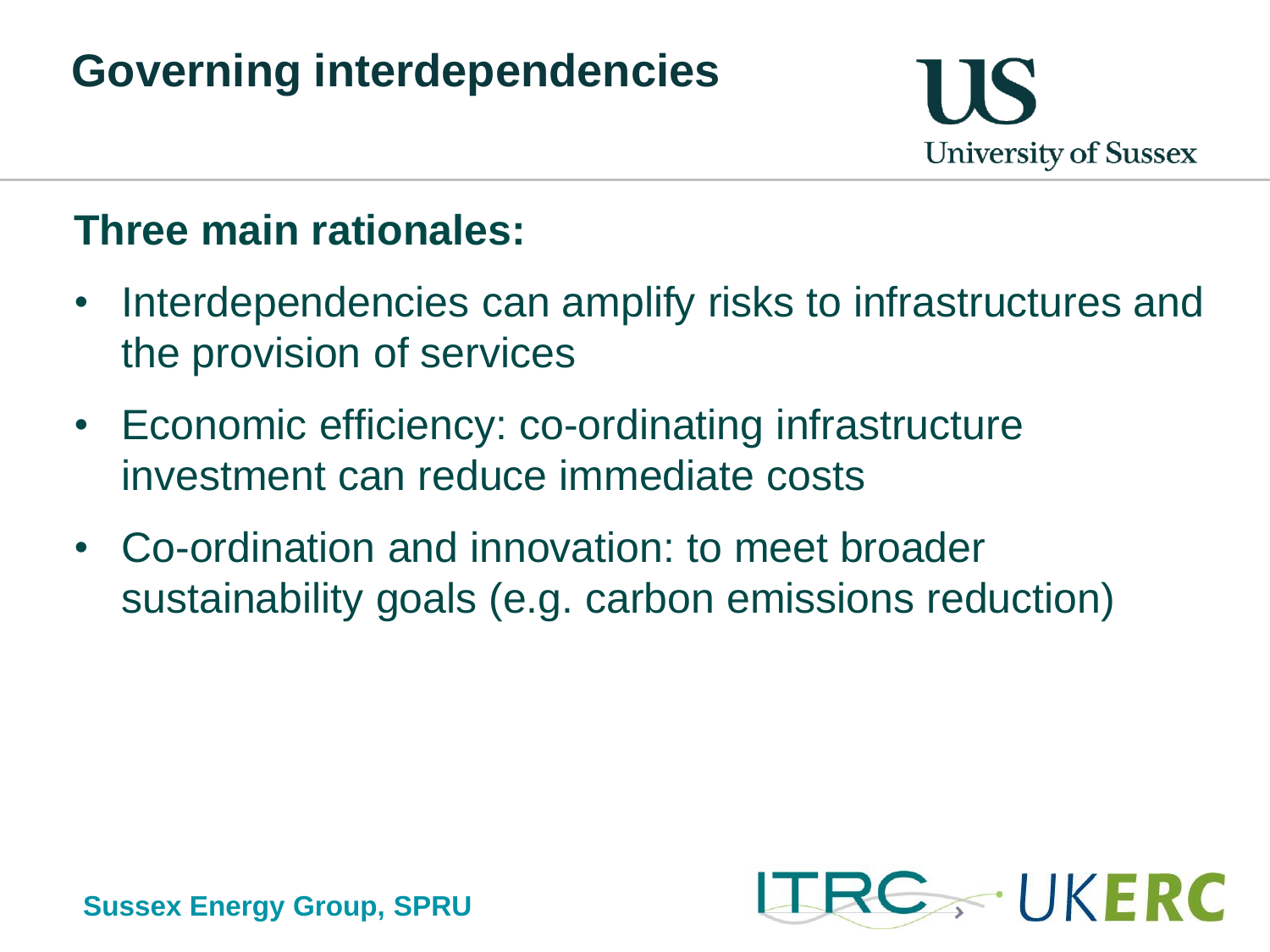#### **Increasing interdependence over past 20 years:**

- Water quality regulations increased energy demand
- Similar approach to economic regulation (RPI-X)
- Integration via utility mergers, though these became less attractive as water price control became tougher
- Shared environmental regulator (Environment Agency)

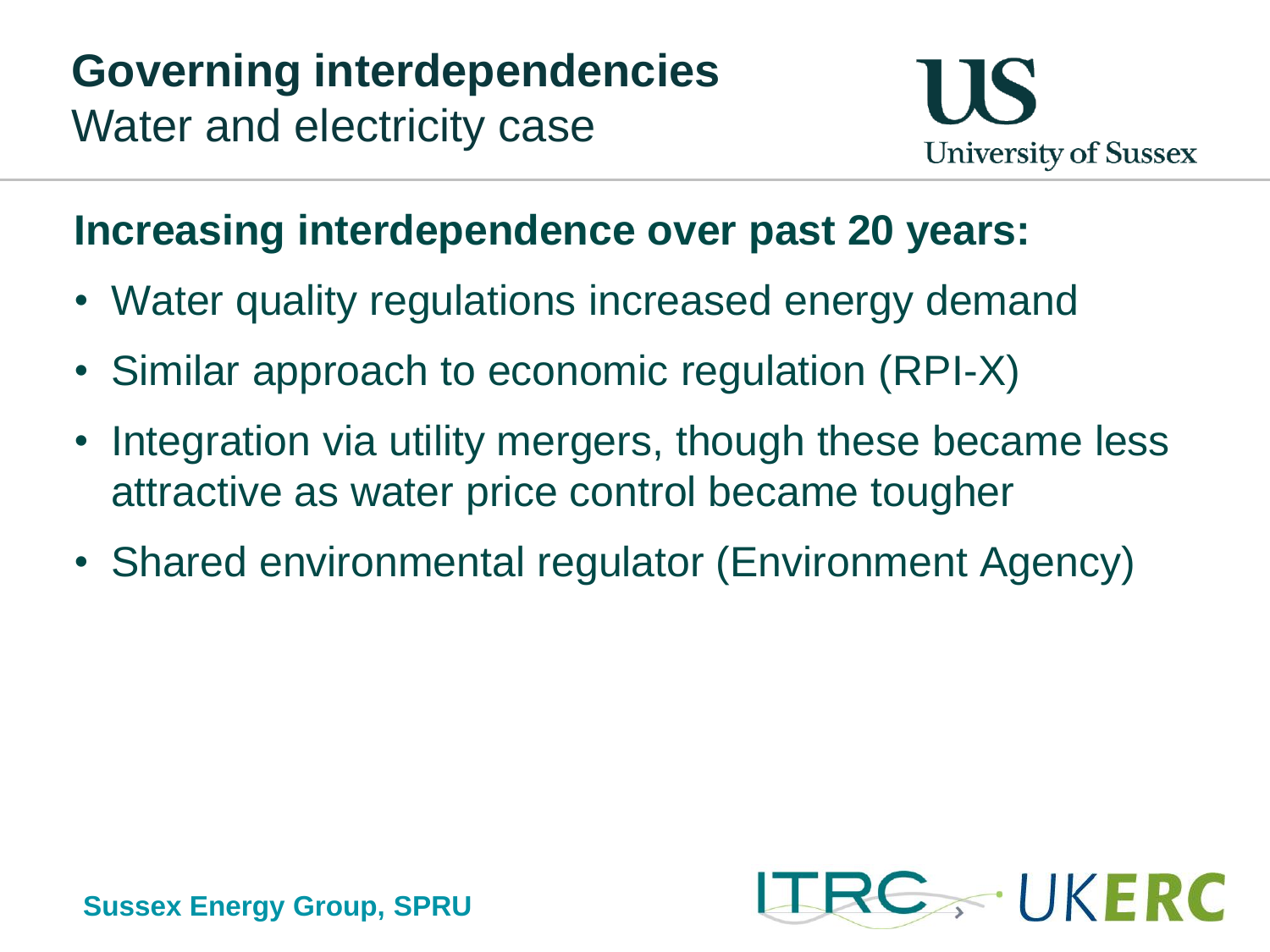- **Strong national and EU environmental agendas: improve water quality and reduce emissions**
- **But competing policy priorities: water quality vs energy demand / emissions reduction**
- **Some renewable energy investment by water companies to try to meet both objectives**
- **But investment stalled; discouraged by water regulator and climate policies**

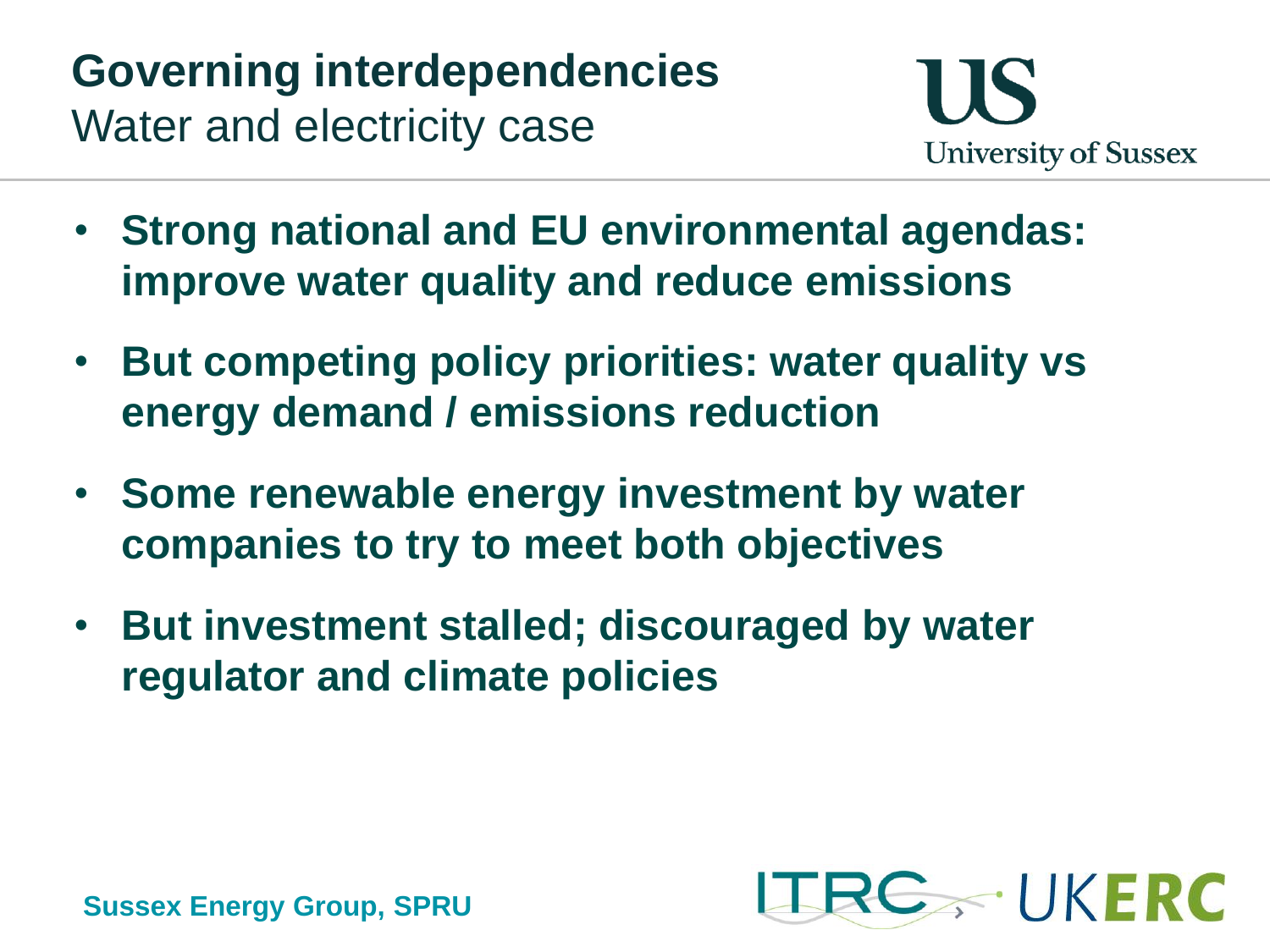## **Governance reform?**

# **US University of Sussex**